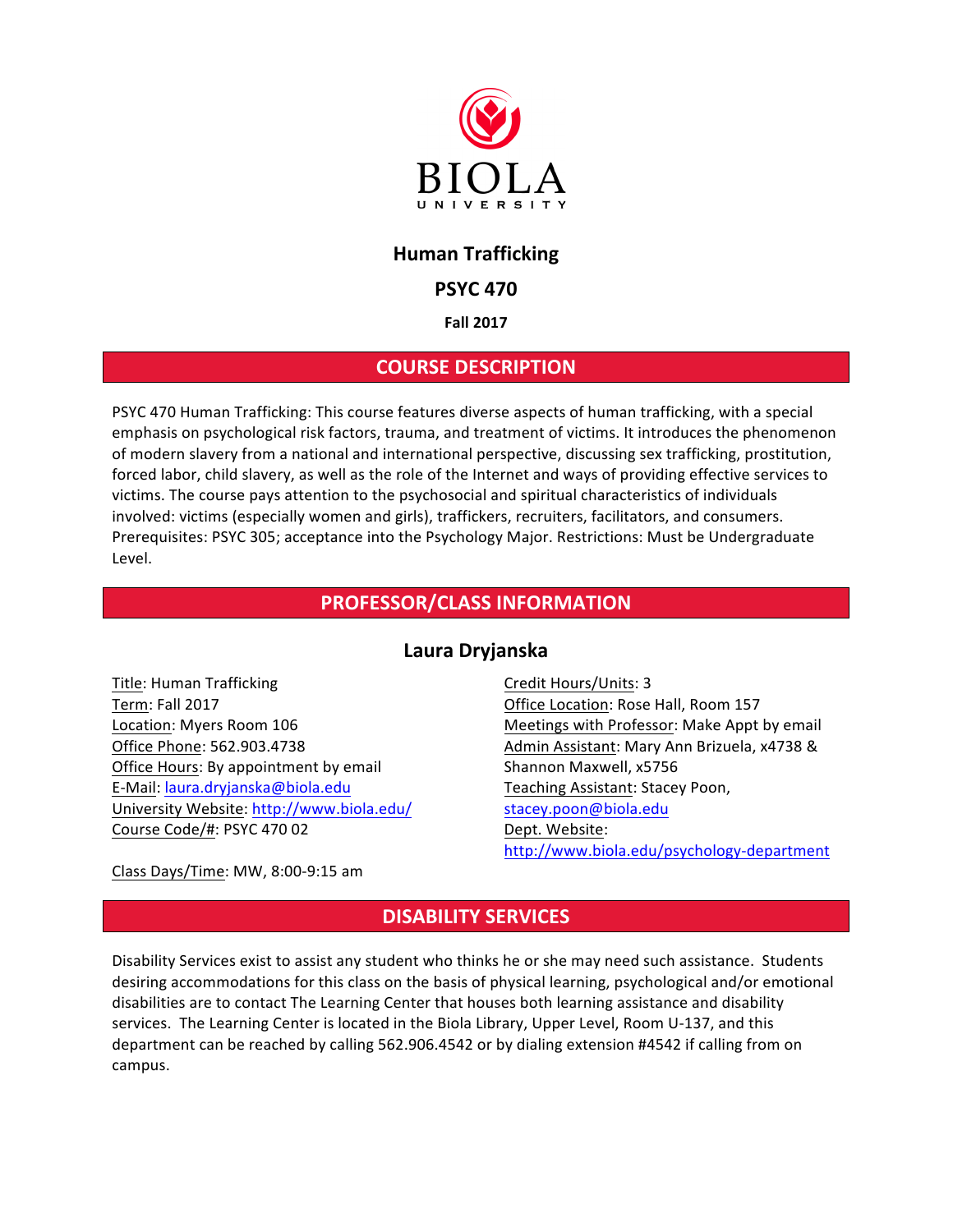# **BIOLA UNIVERSITY MISSION STATEMENT**

#### **TRUTH~TRANSFORMATION~TESTIMONY**

The mission of Biola University is biblically-centered education, scholarship, and service; equipping men and women in mind and character to impact the world for the Lord Jesus Christ.

## **COURSE ALIGNMENT WITH PROGRAM LEARNING OUTCOMES**

PSYC 470 Human Trafficking: This course is an elective course offered to all Psychology majors designed to be taken after your first year in the psychology major. Successful completion of this course (see next section) will prepare students to demonstrate developing proficiency toward the accomplishment of PLO: (1) Factual knowledge of the fundamentals, theory and psychological profiles of roles related to human trafficking: victims, traffickers, recruiters, facilitators, and consumers, (2) Critical assessment of official documents on human trafficking and modern slavery produced by national and international organizations, and (3) Understanding of the Biblical framework for a Christian response to human trafficking.

# **COURSE OBJECTIVES AND STUDENT LEARNING OUTCOMES**

By the completion of this course including class participation, class assignments (referred to as "Tasks"), class readings and group interaction, the following objectives and learning outcomes will be assessed and demonstrated:

### **IDEA Objective #1: Gaining factual knowledge (terminology, classifications, psychological aspects). (Essential emphasis).**

**STUDENT LEARNING OUTCOMES** The learner will demonstrate that he or she has satisfactorily fulfilled IDEA Objective #1 by being able to:

- **Discuss** the key terms, history and magnitude of human trafficking and modern slavery (Fulfilled by classroom interaction and Tasks 1 and 4).
- **Recall and state** basic roles in human trafficking, as well as characteristics of victims and consumers (Fulfilled by Tasks 1, 2, and 4)
- **Identify** different forms of modern slavery, including supply and demand factors (Fulfilled by classroom interaction and Tasks 1, 3, and 4)

**IDEA Objective #2: Learning to discriminate between different sources of information about human** trafficking, properly interpreting official reports, scientific literature, and other materials. (Essential **Emphasis).** 

**STUDENT LEARNING OUTCOMES** The learner will demonstrate that he or she has satisfactorily fulfilled IDEA Objective #2 by being able to: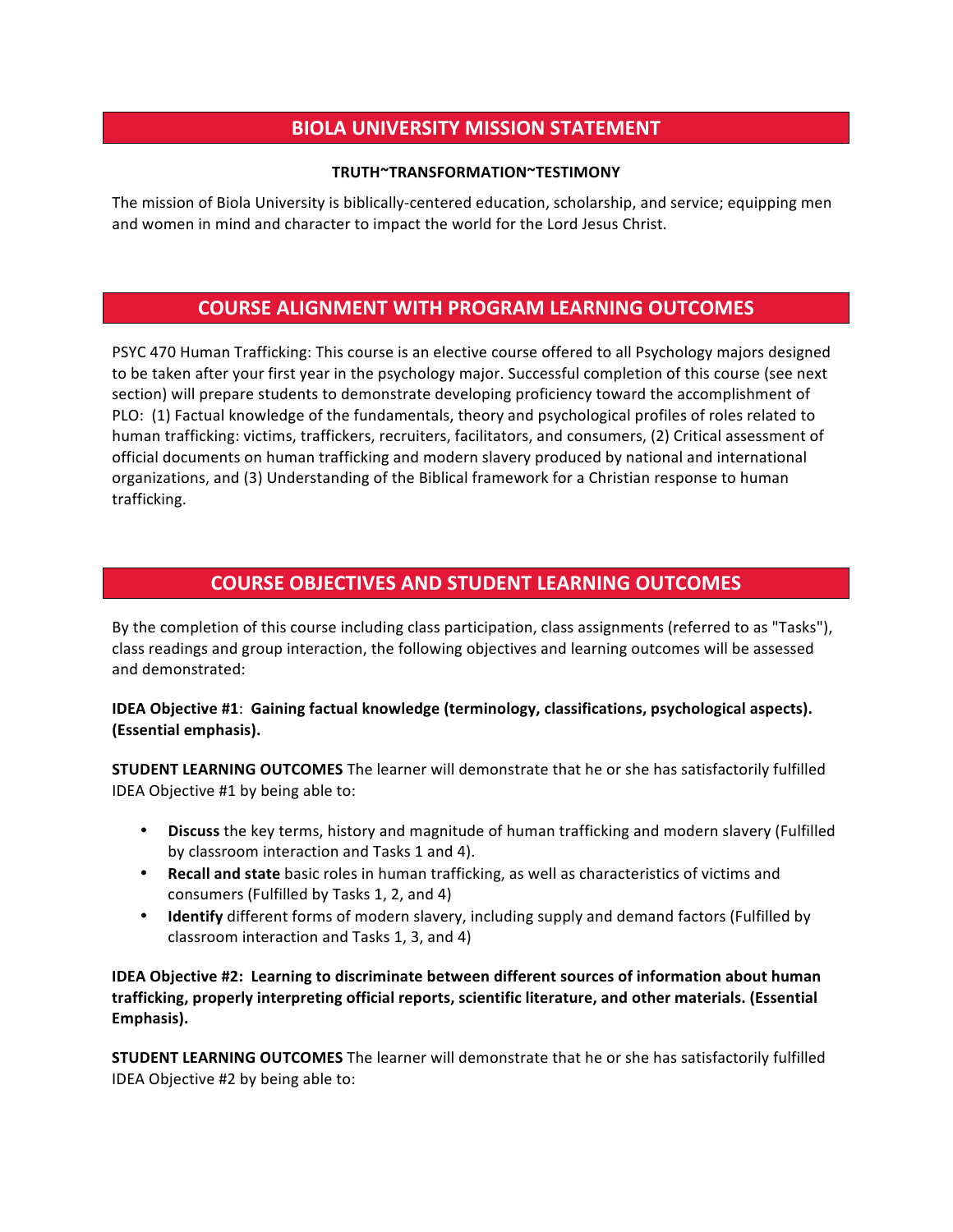- **Compare and contrast** different approaches to issues related to human trafficking, such as prostitution or child labor, recognizing the ideological implications of diverse positions represented (Fulfilled by classroom interaction and Tasks 1, 3, and 4)
- Name main national and international organizations that elaborate reports on human trafficking, **find** relevant information in lengthy documents, and **understand** policy implications suggested by the authors (Fulfilled by classroom interaction and Tasks 3 and 4)
- **Analyze and critically evaluate** diverse aspects (sample characteristics, ethical issues, practical implications, etc.) of psychological research on human trafficking (Fulfilled by classroom interaction and Tasks 1 and 4)

## **IDEA Objective #3: Learning to** *apply* **course material (to improve thinking, problem solving, and** decisions). (Important emphasis).

**STUDENT LEARNING OUTCOMES** The learner will demonstrate that he or she has satisfactorily fulfilled IDEA Objective #3 by being able to:

- Critically assess the needs of a victim of human trafficking, with a special emphasis on psychological and spiritual realms (Fulfilled by classroom interaction and Tasks 1 and 2)
- **Develop skills in expressing oneself orally and in writing** by presenting in front of the class and writing a movie/video clip review paper (Fulfilled by Tasks 2 and 3)
- **Identify** practical implications of scientific findings related to a holistic Christian response to human trafficking (Fulfilled by classroom interaction and Tasks 1, 2, 3 and 4)

# **REQUIRED TEXTS & STUDY RESOURCES**

Required Textbooks, Web sites, other media and technology sources (Each of the following texts and/or study resources are required and will be used in this course):

- Book #1 (Michael J. Palmiotto, *Combatting Human Trafficking: A Multidisciplinary Approach*, 1<sup>st</sup> edition, CRC Press, ISBN: 9781482240399, 2015), URL: https://www.crcpress.com/Combating-Human-Trafficking-A-Multidisciplinary-Approach/Palmiotto/p/book/9781482240399
- Task Force on Trafficking of Women and Girls. (2014). *Report of the Task Force on Trafficking of Women and Girls*. Washington, DC: American Psychological Association. URL: http://www.apa.org/pi/women/programs/trafficking/report.pdf
- International Labor Office. (2004). *Child Labor: A Textbook for University Students*. Geneva, Switzerland: International Labor Organization. URL: http://www.ilo.org/ipecinfo/product/viewProduct.do?productId=174
- Bales, K., & Soodalter, R. (2009). A future without slavery. In K. Bales and R. Soodalter, *The slave* next door (pp. 251-268). Berkeley, CA: University of California Press. Available on Canvas.
- Bales, K., & Soodalter, R. (2009). Slaves in the neighborhood. In K. Bales and R. Soodalter, The slave next door (pp. 162-194). Berkeley, CA: University of California Press. Available on Canvas.
- Bales, K., & Soodalter, R. (2009). Supply and demand. In K. Bales and R. Soodalter, *The slave next* door (pp. 78-116). Berkeley, CA: University of California Press. Available on Canvas.

Additional study resources:

• Trafficking in Persons Report 2016, URL: http://www.ivpress.com/cgiivpress/book.pl/code=3988#ixzz4EYVp3qiq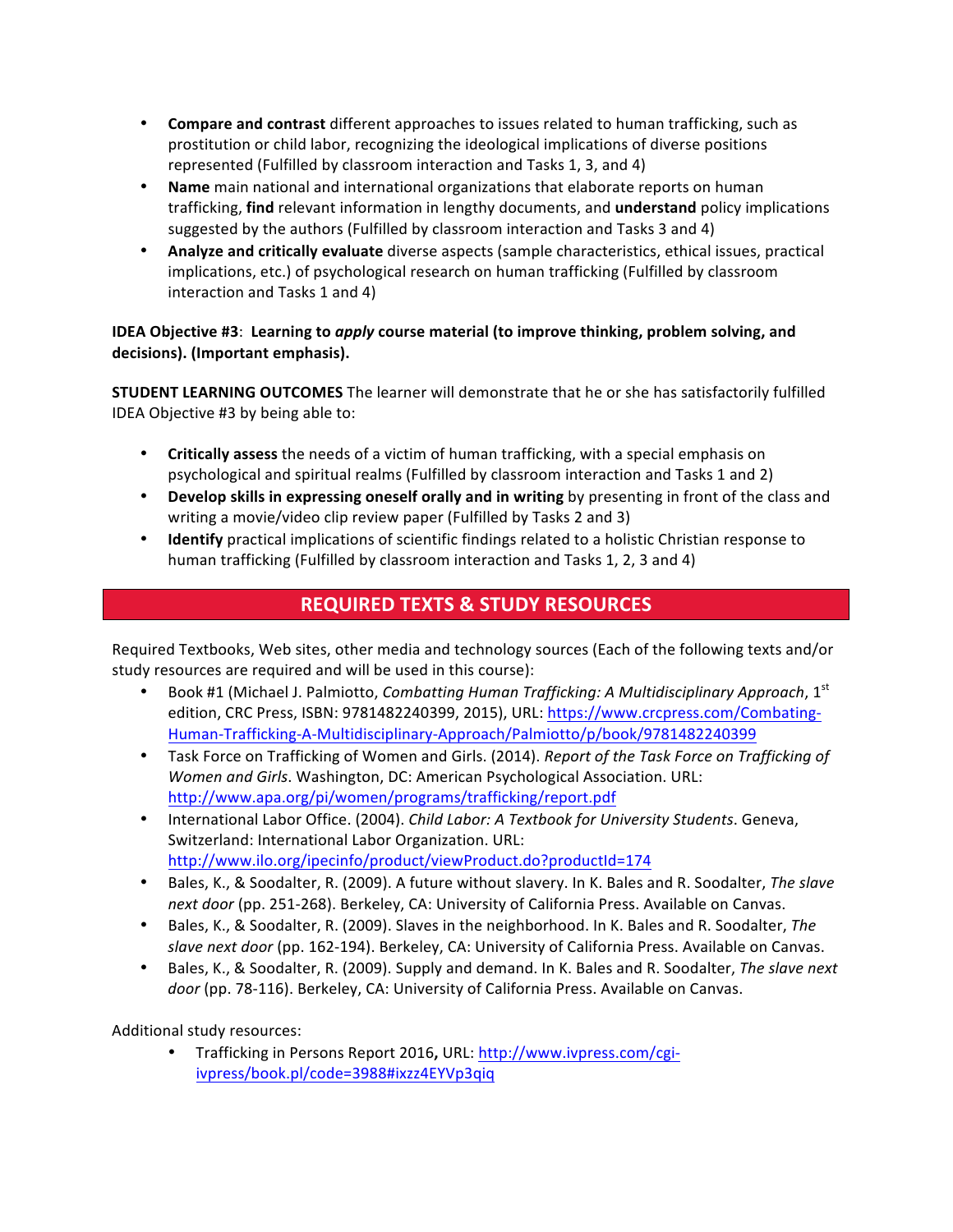- Global Report on Trafficking in Persons, February 2009, URL: http://www.unodc.org/unodc/en/human-trafficking/global-report-on-trafficking-inpersons.html
- Women & Therapy 2017 special issue: *Human Trafficking of Women and Girls: Characteristics, Commonalities, and Complexities*. URL: http://www.tandfonline.com/toc/wwat20/40/1-2
- Journal of Human Trafficking, URL: http://www.tandfonline.com/toc/uhmt20/current

## **LEARNING TASKS (Assignments) & ASSESSMENT (Grading)**

Description and Weighting of Assignments: The following tasks are not necessarily in sequential order.

#### **Task 1: Textbook Homework Question**

**Due Date:** See Course Schedule

**Weighting**: 10%

**Possible Points: 1 point each** 

**Description**: It will be required to answer questions from ten textbook chapters. The questions will be posted in "Files" on Canvas, and students will submit their answers online via Canvas. These assignments are due at the **beginning of class** on the due date listed in the syllabus, so if uploading an assignment after the beginning of class, means that it is one day late and the student will lose 10% of the possible points.

Assessment: Score will be calculated based on the clarity of writing and the thoroughness of answers. The total score for Task 2 will be the sum of all points for the textbook homework questions.

#### **Task 2: Movie/video clip review**

Due Date: October 9, 2017 **Weighting**: 20%

**Possible Points: 20 points.** 

**Description**: You will be asked to review a movie/video clip dedicated to a victim of human trafficking and/or modern slavery. You will choose the movie/video by yourself, searching for it at the library or online. The review should include all the identification details of the movie/video clip, such as the link, supporting organization, cultural context, director (if applicable), and genre (documentary, fiction, etc.). You should critically assess the person presented in the movie, paying attention to psychological and spiritual aspects. You will also be asked to identify at least four strong and weak points of how the victim is portrayed, and to propose four concrete actions to help him or her (addressing their physical, psychological, spiritual or social needs). Feel free to include images from the movie/video clip to illustrate or justify the points that you advance.

Assessment: You will receive from 0 to 4 points on each of the following criteria: (1) inclusion of all identification details; (2) discussion of psychological aspects (if absent, propose how they could be included); (3) discussion of spiritual aspects (if absent, propose how they could be included); (4) identification of strong and weak points; and (5) appropriateness of the concrete actions proposed to address the victim's needs

#### **Task 3: Presentation: Mapping Efforts to Combat Human Trafficking** Due Date: November 8, 2017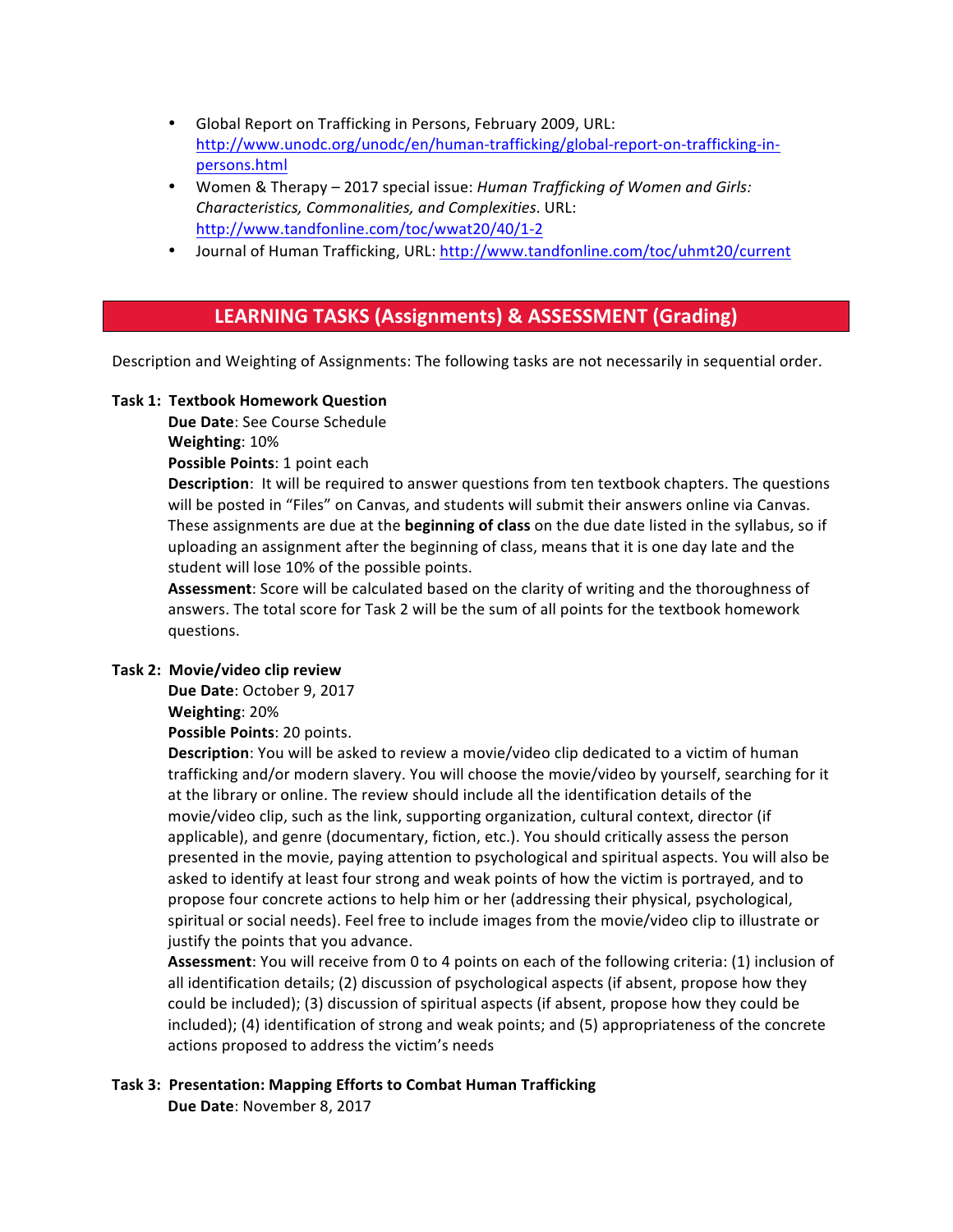#### **Weighting**: 20%

#### **Possible Points: 20 points**

**Description**: You will be asked to choose an anti-trafficking organization and to present it in front of the class in 10-15 minutes. Make sure to talk about when and why it was started, what is the mission and vision of the organization, as well as the area(s) where it operates. Discuss if and how this organization takes into account physical, psychological, spiritual, social, and cultural needs of individuals. Share with the audience what is one thing that you value the most about the organization and why. Be creative! You can use pictures, video clips and/or art; record a short interview with someone in that organization; dress up; use an artifact; involve the audience, etc.

**Assessment**: You will receive from 0 to 5 points on each of the following criteria: (1) discussion of all elements included in the description above; (2) justification of your choice of what you value the most about the organization; (3) clarity and time management of the presentation; (4) creativity and ability to speak in public, maintaining the interest of the audience.

#### **Task 4: Final exam**

Due Date: December 13, 2017 **Weighting**: 50% **Possible Points: 50 points** 

**Description**: A strict no make-up policy is enforced for the final exam, except in documented cases of emergency (e.g., note from a doctor) and for school-sanctioned activities. If a student knows ahead of time that they will not be able to be there for the assigned test date (e.g., athletics or some other school-sanctioned requirement), they must let the professor know in writing at least 2 weeks in advance and schedule to take the test before the scheduled time. **Assessment: Total Exam Score** 

#### CLASS INFORMATION

#### **1. Class Attendance and Attendance Policy:**

Since exams will include questions from discussions, demonstrations, and videos that are presented in class, it is highly recommended to attend all class sessions. Moreover, a portion of class time will be used to discuss the integration of psychology and our faith, which is a key aspect of this class and this university. This will be helpful for the preparation of the tasks. Arriving late or leaving early is not advisable.

#### **2. Assignments:**

- All assignments should be original to this class (not used for another class assignment)
- Assignments are due at the beginning of the class period. Late assignments will receive a penalty of 5% per day
- Allowance of make-up work is not foreseen
- Assignments are to be submitted in class as a hard-copy (tasks 1 and 2) and before the class in electronic format (tasks 1, 2 and 3)

#### **3. Technology Use and Classroom Etiquette**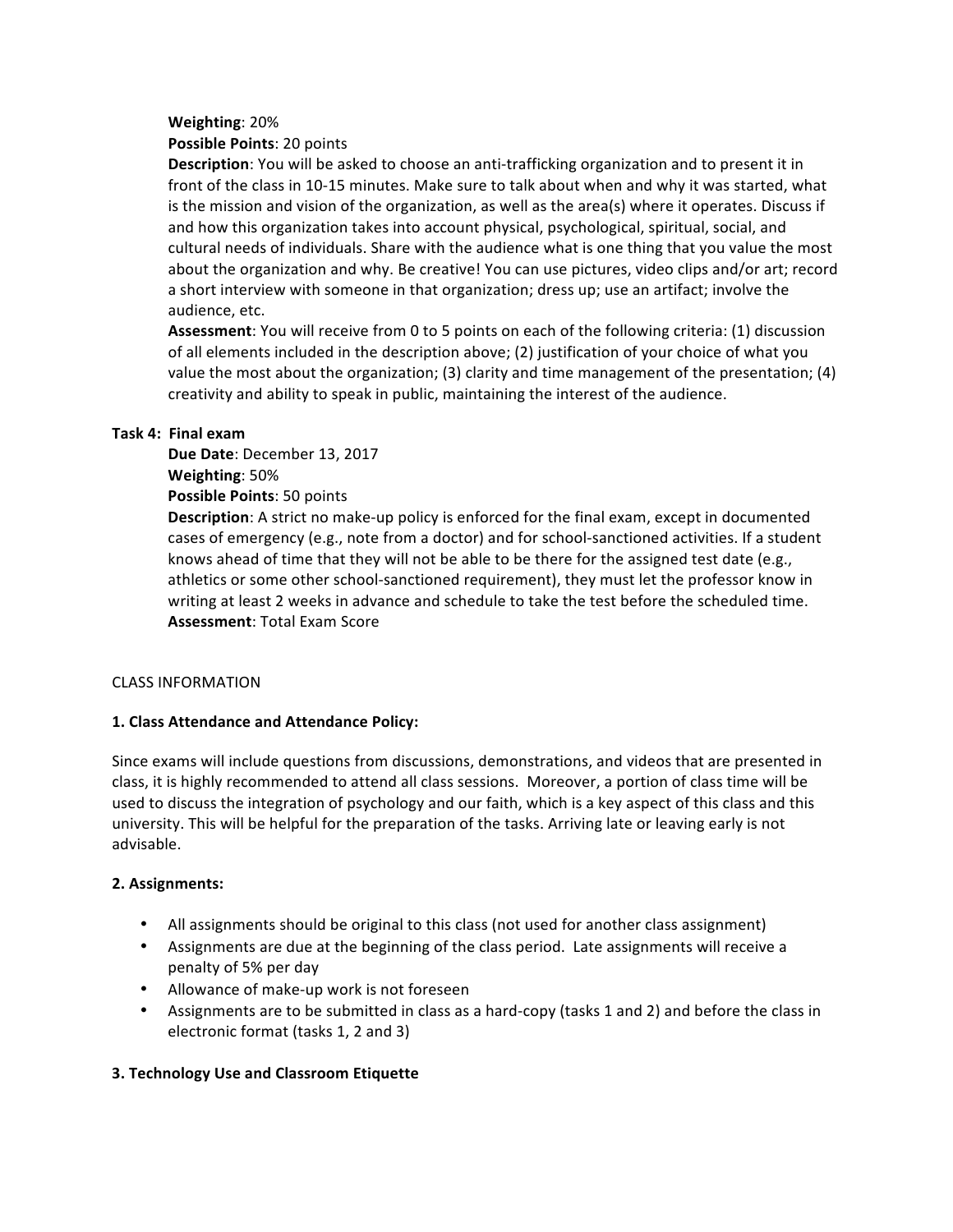- Students should refrain from behaviors that negatively affect the teaching environment or its facilities. This includes any potentially distracting action that could inhibit the primary purposes of the classroom- namely, learning and personal transformation. Students should conduct themselves as professionals who give, and are worthy of, a high level of respect. Material presented in the classroom represents the intellectual property of the professor and of others who may have contributed to the professor's perspectives. Class meetings may not be recorded by audio and/or video without the express consent of the professor.
- The use of items like laptops, pagers, cell/mobile phones, mp3 players, and all other electronic or digital devices are matters that are strictly governed in academic environments such as this. Neither the professor nor one's classmates should expect to endure buzzing, vibrating, ringing, singing, or other intended/not intended but nevertheless distracting noises from your device(s). With the exception of laptops (which are to be used solely and strictly for educational purposes directly related to what is happening moment by moment in this class) and other similar notetaking devices, students are expected to take the initiative and choose either not to bring such devices or to fully power down each of these items prior to the beginning of class and to keep them off until class is dismissed. Students who fail or forget to turn off communication devices and who receive such communications should expect to be reproved by the professor during class. Incidents like these are frowned upon and cannot be tolerated for the integrity of the learning atmosphere.
- In addition, it is expected that students not participate in distracting activities such as e-mailing, web-surfing, instant messaging, and computer gaming during class. The professor is alert to such disturbances and if/when such activities are discovered, the student should expect to be confronted and asked to leave for the remainder of the immediate class session (morning/afternoon, or until a break, etc.), and then counted absent for that time period while not in class. Appropriate deductions will be taken for any missed class participation or required course work due during that period of time. Simply put, under no circumstances will the professor excuse a student's inappropriate behavior, academic apathy, or general indifference to subject matter that this institution considers necessary for effective vocational preparation nor will the professor allow other students interested in being equipped to endure a disinterested, distracting university student.

#### **4**. **Report Delay:**

In virtually every case that students do not meet the course requirements and when required course tasks are not submitted to the professor, such students should anticipate receiving a failing grade. In rare and unusual situations (e.g., serious illness of the student or illness or death in a student's immediate family), the student may formally request a report delay (RD) through the Vice Provost's Office. Details can be found in the student handbook.

#### http://studentlife.biola.edu/handbook/policies-procedure/absences/

#### **5. Academic Honesty**:

Biola University is committed to ethical practice in teaching, scholarship, and service. As such, plagiarism and other forms of academic dishonesty will not be tolerated. Please see the undergraduate/graduate student handbook and/or the departmental/program/school policy on academic honesty. It is imperative that you present all written, oral, and/or performed work with a clear indication of the source of that work. If it is completely your own, you are encouraged to present it as such, taking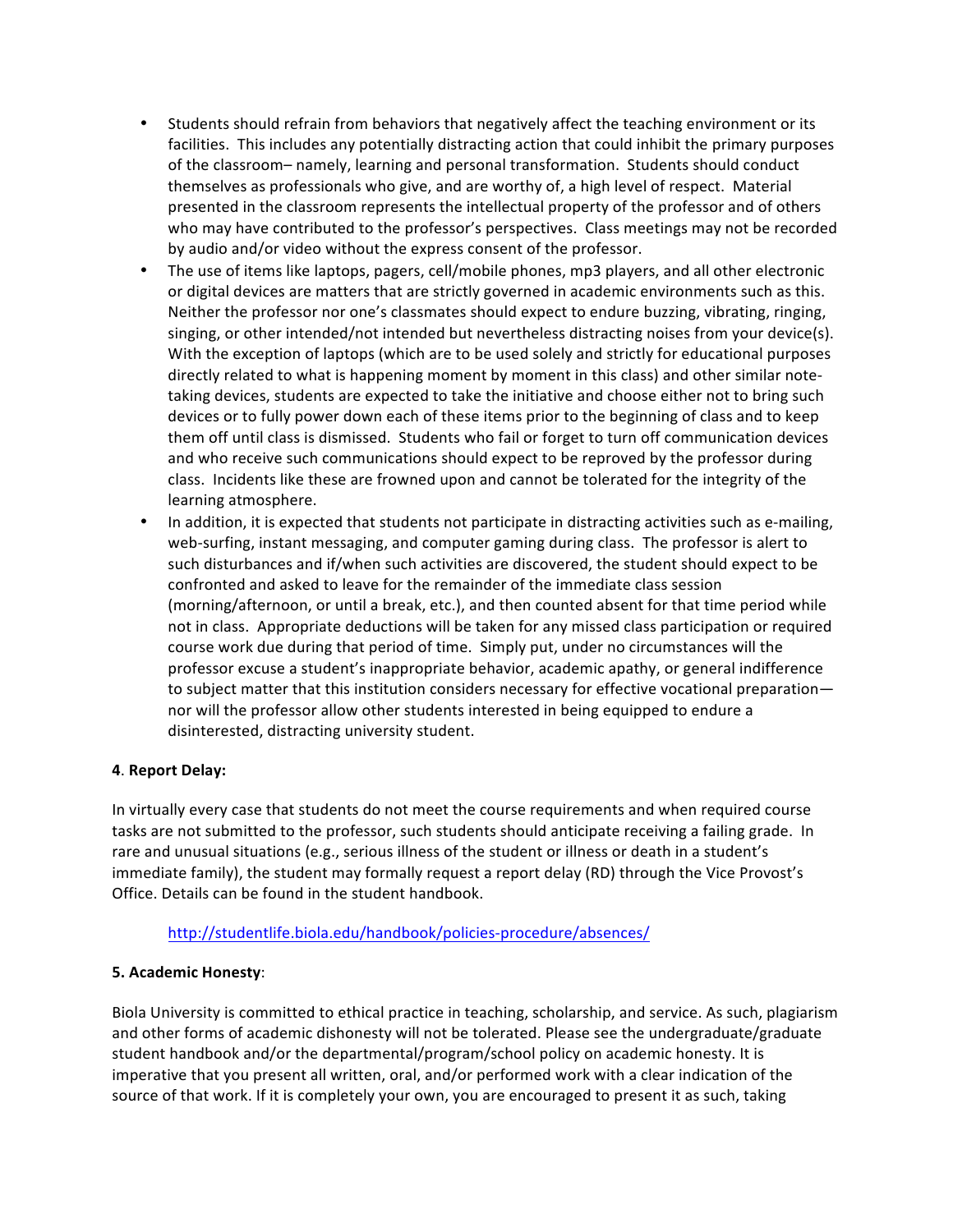pleasure in ownership of your own created work. However, it is also imperative that you give full credit to any and all others whose work you have included in your presentation via paraphrase, direct quotation, and/or performance, citing the name(s) or the author(s)/creator(s) and the source of the work with appropriate bibliographic information. To do otherwise is to put oneself in jeopardy of being sanctioned for an act or acts of plagiarism that can carry serious consequences up to and including expulsion from the university.

In the psychology department, plagiarism typically carries such consequences as an "F" grade on the assignment that was plagiarized and/or dismissal from the course. Each case is reviewed individually and decisions are made in conjunction with the department chair.

http://studentlife.biola.edu/handbook/policies-procedure/academic-integrity/ http://plagiarism.org/plagiarism-101/overview/

#### **6. Non-Discrimination Policy:**

As Christian scholars we are keenly aware of the power of language, and believe in treating others with dignity. As such, it is important that our language be equitable and prejudice free. Good writing and speech do not make unsubstantiated or irrelevant generalizations about personal qualities such as age, disability, economic class, ethnicity, marital status parentage, political or religious beliefs, race, sex, or sexual orientation. Respectful use of language is particularly important when referring to those outside of the religious and lifestyle commitments of those in the Biola community. By working toward precision and clarity of language, we mark ourselves as serious and respectful scholars, and we model the Christlike quality of invitation.

### **7. Additional University and/or Department Policies:**

All university and departmental policies affecting student work, appeals, and grievances, as outlined in the Undergraduate Catalog and/or Department Handbook will apply, unless otherwise indicated in this syllabus.

#### **8. Computation of Final Grade:**

The final grade for the course will consist of the following items:

| <b>Textbook Homework</b> | 10%  | 0-10 points  |
|--------------------------|------|--------------|
| Movie/video review       | 20%  | 0-20 points  |
| Presentation             | 20%  | 0-20 points  |
| Final Exam               | 50%  | 0-50 points  |
| Total                    | 100% | 0-100 points |

#### **9. Grading Scale for the Course:**

- A 93 100% or 93-100 points
- A- 90 92.99% or 90-92.9 points
- B+ 87 89.99% or 87-89.9 points
- B 83 86.99% or 83-86.9 points
- B- 80 82.99% or 80-82.9 points
- $C+$  77 79.99% or 77-79.9 points
- C  $73 76.99\%$  or 73-76.9 points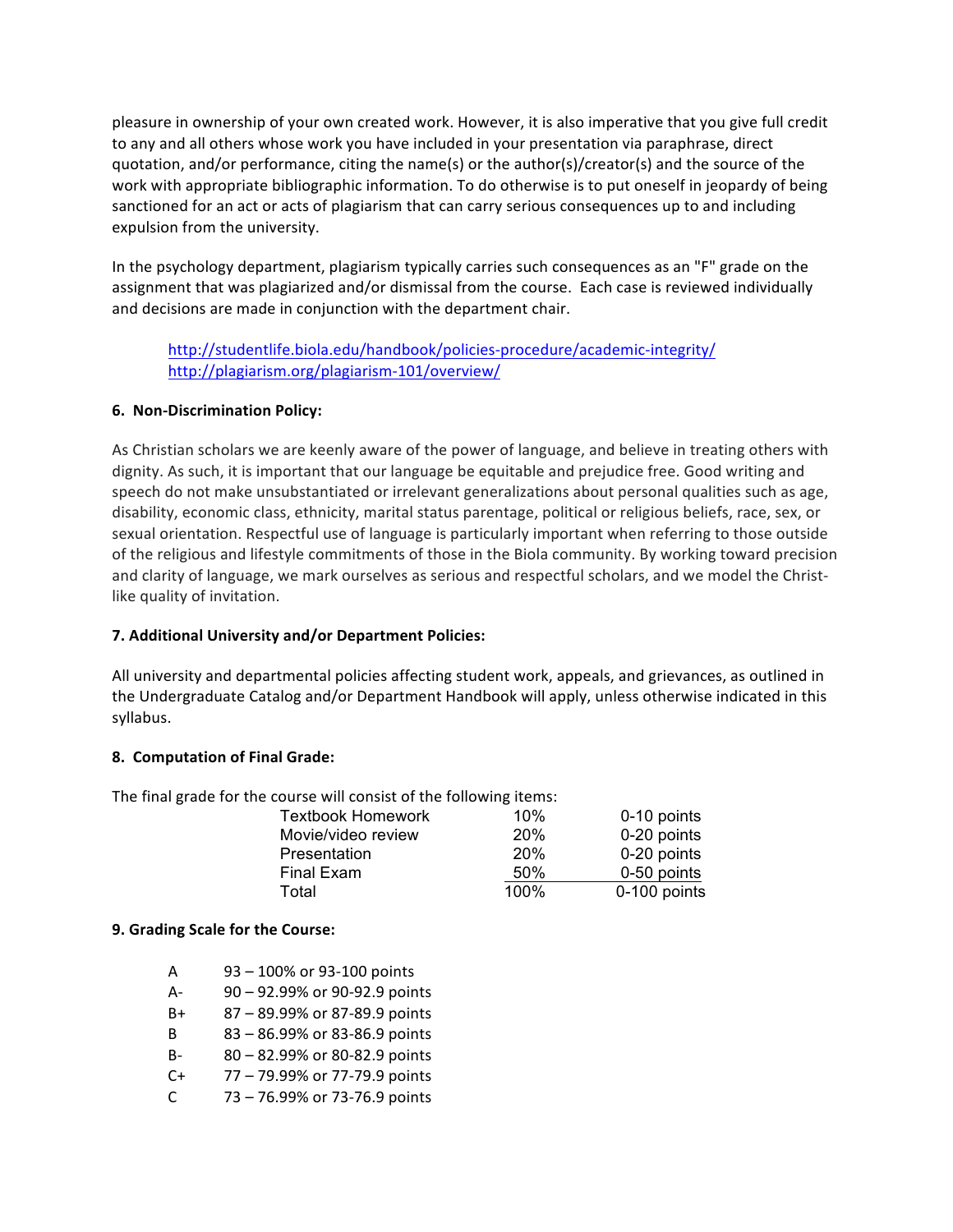- C- 70 72.99% or 70-72.9 points
- D+ 67 69.99% or 67-69.9 points
- D 63 66.99% or 63-66.9 points
- D-  $60 62.99\%$  or 60-62.9 points minimum to pass class
- F 0 59.99% or 0-59.9 points

## **COURSE CALENDAR**

While the course calendar is intended to provide you with an overview of the semester's schedule, the professor reserves the right to make adjustments to the schedule to responsively meet the needs of this class.

| <b>DATE</b> | <b>TOPIC</b>                                    | <b>ASSIGNMENTS DUE</b>               |
|-------------|-------------------------------------------------|--------------------------------------|
| 8/28        | Introduction                                    |                                      |
|             | Human trafficking and modern slavery            |                                      |
|             | (Introduction)                                  |                                      |
| 8/30        | Human Trafficking and the History of Slavery    | Review question for Introduction Due |
|             | in America (Ch.1)                               |                                      |
| 9/4         | No Class - Labor Day Holiday                    | $\blacksquare$                       |
| 9/6         | Trafficking of Women and Girls - Risk Factors   | Review question for Ch.1 Due         |
|             | (Report of the APA Task Force on Trafficking of |                                      |
|             | Women and Girls, pp. 22-33)                     |                                      |
| 9/11        | Psychology of Human Trafficking (Ch.4)          |                                      |
| 9/13        | Describing Human Trafficking and its            | Review question for Ch.4 Due         |
|             | Consequences (Report of the APA Task Force      |                                      |
|             | on Trafficking of Women and Girls, pp. 34-45)   |                                      |
| 9/18        | Sex Trafficking in Sexually Oriented Businesses |                                      |
|             | (Ch.9)                                          |                                      |
| 9/20        | Sex Trafficking and Prostitution from Christian | Review question for Ch.9 Due         |
|             | Perspective                                     |                                      |
| 9/25        | Responding to Trafficking as Psychologists      | $\overline{a}$                       |
|             | (Report of the APA Task Force on Trafficking of |                                      |
|             | Women and Girls, pp. 46-61)                     |                                      |
| 9/27        | Child Trafficking (Ch.6)                        |                                      |
| 10/2        | Child Labor (Child Labor: A Textbook for        | Review question for Ch.6 Due         |
|             | University Students, pp. 14-39)                 |                                      |
| 10/4        | The Worst Forms of Child Labor (Child Labor: A  |                                      |
|             | Textbook for University Students, pp. 42-69)    |                                      |
| 10/9        | Supply and Demand (The Slave Next Door, pp.     | <b>Movie/Video Review Due</b>        |
|             | 78-116)                                         |                                      |
| 10/11       | No Class - Fall 2017 Torrey Memorial Bible      |                                      |
|             | Conference                                      |                                      |
| 10/16       | Forced Labor in the United States (Ch.11)       |                                      |
| 10/18       | Anti-slavery Day celebration                    | Review question for Ch.11 Due        |
| 10/23       | Human Trafficking and the Internet (Ch.5)       |                                      |
| 10/25       | <b>Reports on Human Trafficking</b>             | Review question for Ch.5 Due         |